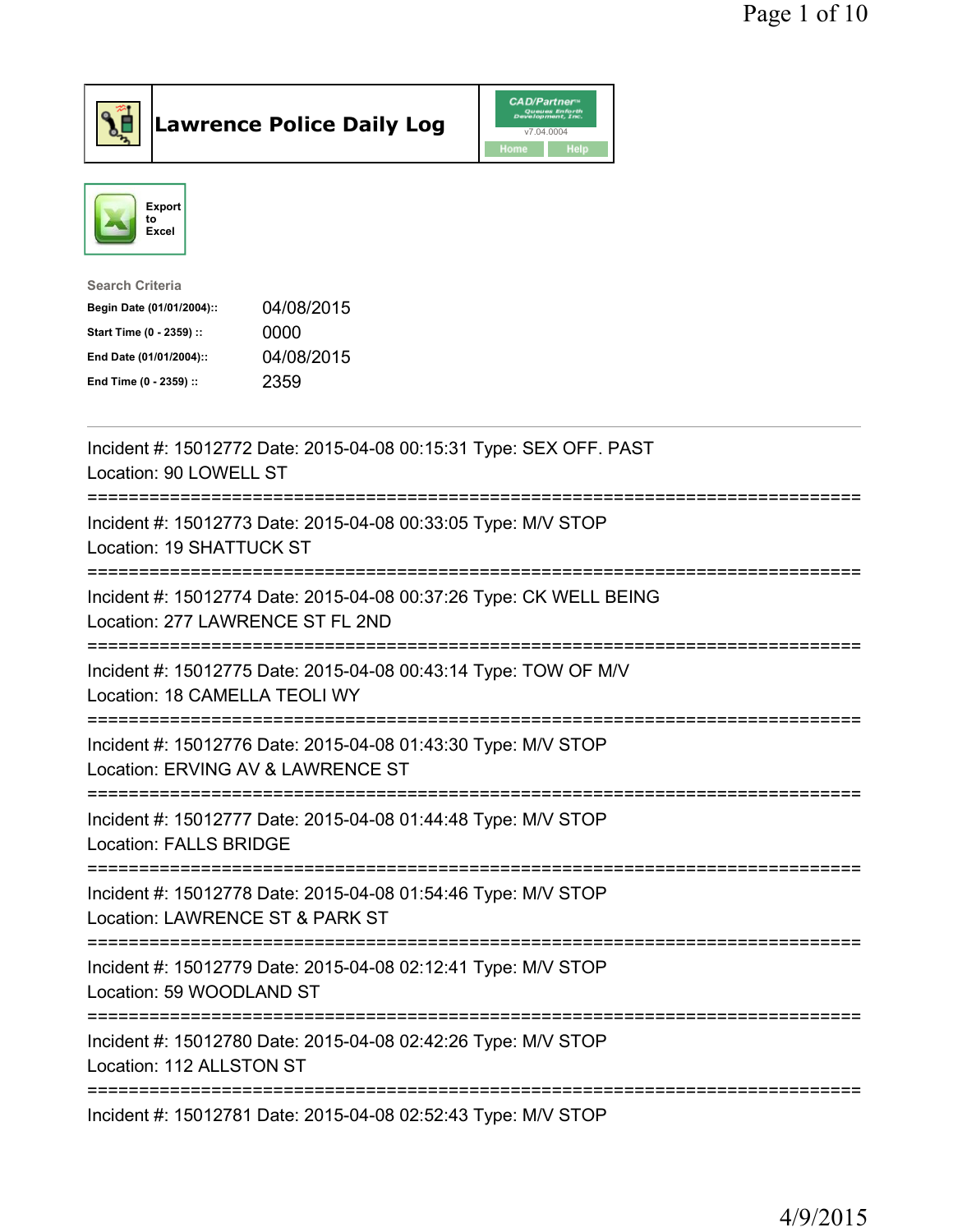Location: FALLS BRIDGE =========================================================================== Incident #: 15012782 Date: 2015-04-08 03:52:41 Type: 911 HANG UP Location: 18 HOLLY ST =========================================================================== Incident #: 15012783 Date: 2015-04-08 04:52:10 Type: CK WELL BEING Location: 5 BERKELEY ST =========================================================================== Incident #: 15012784 Date: 2015-04-08 05:36:38 Type: M/V STOP Location: 51 BUSWELL ST =========================================================================== Incident #: 15012785 Date: 2015-04-08 05:48:32 Type: M/V STOP Location: 84 BUNKERHILL ST =========================================================================== Incident #: 15012786 Date: 2015-04-08 06:14:59 Type: AUTO ACC/UNK PI Location: GROTON ST =========================================================================== Incident #: 15012787 Date: 2015-04-08 07:10:49 Type: M/V STOP Location: BROADWAY & CANAL ST =========================================================================== Incident #: 15012788 Date: 2015-04-08 07:13:57 Type: PARK & WALK Location: BROADWAY =========================================================================== Incident #: 15012789 Date: 2015-04-08 07:19:18 Type: CLOSE STREET Location: CENTRE ST & SPRUCE ST =========================================================================== Incident #: 15012790 Date: 2015-04-08 07:29:11 Type: AUTO ACC/NO PI Location: COMMON ST & UNION ST =========================================================================== Incident #: 15012791 Date: 2015-04-08 07:29:35 Type: M/V STOP Location: 700 ESSEX ST =========================================================================== Incident #: 15012792 Date: 2015-04-08 07:46:00 Type: STOL/MV/PAS Location: 46 LORING ST =========================================================================== Incident #: 15012793 Date: 2015-04-08 08:13:46 Type: AUTO ACC/NO PI Location: 65 MERRIMACK ST =========================================================================== Incident #: 15012794 Date: 2015-04-08 08:18:26 Type: STOL/MV/PAS Location: 6 BOXFORD ST =========================================================================== Incident #: 15012795 Date: 2015-04-08 08:42:07 Type: ALARM/BURG Location: 112 BAILEY ST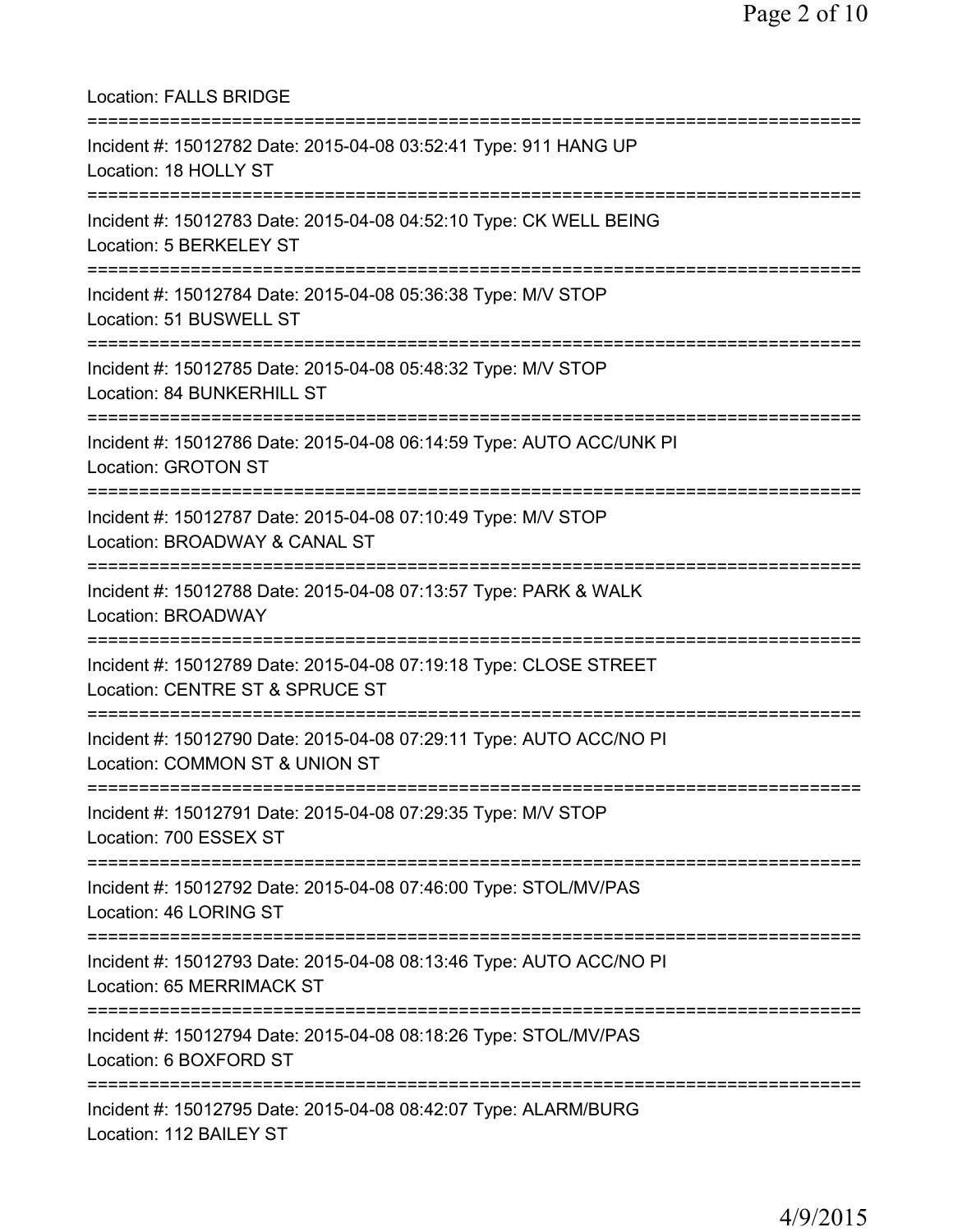| Incident #: 15012796 Date: 2015-04-08 09:25:08 Type: DOMESTIC/PROG<br>Location: 91 BAILEY ST FL 3RD                                                 |
|-----------------------------------------------------------------------------------------------------------------------------------------------------|
| Incident #: 15012797 Date: 2015-04-08 09:33:05 Type: PARK & WALK<br>Location: 205 BROADWAY                                                          |
| Incident #: 15012798 Date: 2015-04-08 09:47:39 Type: M/V STOP<br>Location: FERN ST & SARATOGA ST                                                    |
| Incident #: 15012799 Date: 2015-04-08 09:49:40 Type: SUS PERS/MV<br>Location: 42 BELMONT ST #2                                                      |
| Incident #: 15012800 Date: 2015-04-08 09:59:54 Type: M/V STOP<br>Location: FERN ST & LAWRENCE ST                                                    |
| Incident #: 15012801 Date: 2015-04-08 10:00:32 Type: SUS PERS/MV<br>Location: ACTON ST & BROADWAY                                                   |
| =========================<br>Incident #: 15012802 Date: 2015-04-08 10:01:19 Type: M/V STOP<br>Location: 2 WILMOT ST<br>:=========================== |
| Incident #: 15012803 Date: 2015-04-08 10:16:13 Type: MAL DAMAGE<br>Location: 173 WILLOW ST #1                                                       |
| Incident #: 15012804 Date: 2015-04-08 10:20:29 Type: DOMESTIC/PROG<br>Location: 101 RIVER POINTE WY #APT1101                                        |
| Incident #: 15012805 Date: 2015-04-08 10:20:47 Type: MAL DAMAGE<br>Location: 49 S BROADWAY                                                          |
| Incident #: 15012806 Date: 2015-04-08 10:31:33 Type: SUS PERS/MV<br>Location: BROADWAY & WATER ST                                                   |
| ===========================<br>Incident #: 15012807 Date: 2015-04-08 10:41:36 Type: FRAUD<br>Location: 15 ODILE CT                                  |
| Incident #: 15012808 Date: 2015-04-08 10:46:59 Type: SUS PERS/MV<br>Location: 27 JORDAN ST                                                          |
| Incident #: 15012809 Date: 2015-04-08 10:51:39 Type: M/V STOP<br>Location: 154 JACKSON ST                                                           |
|                                                                                                                                                     |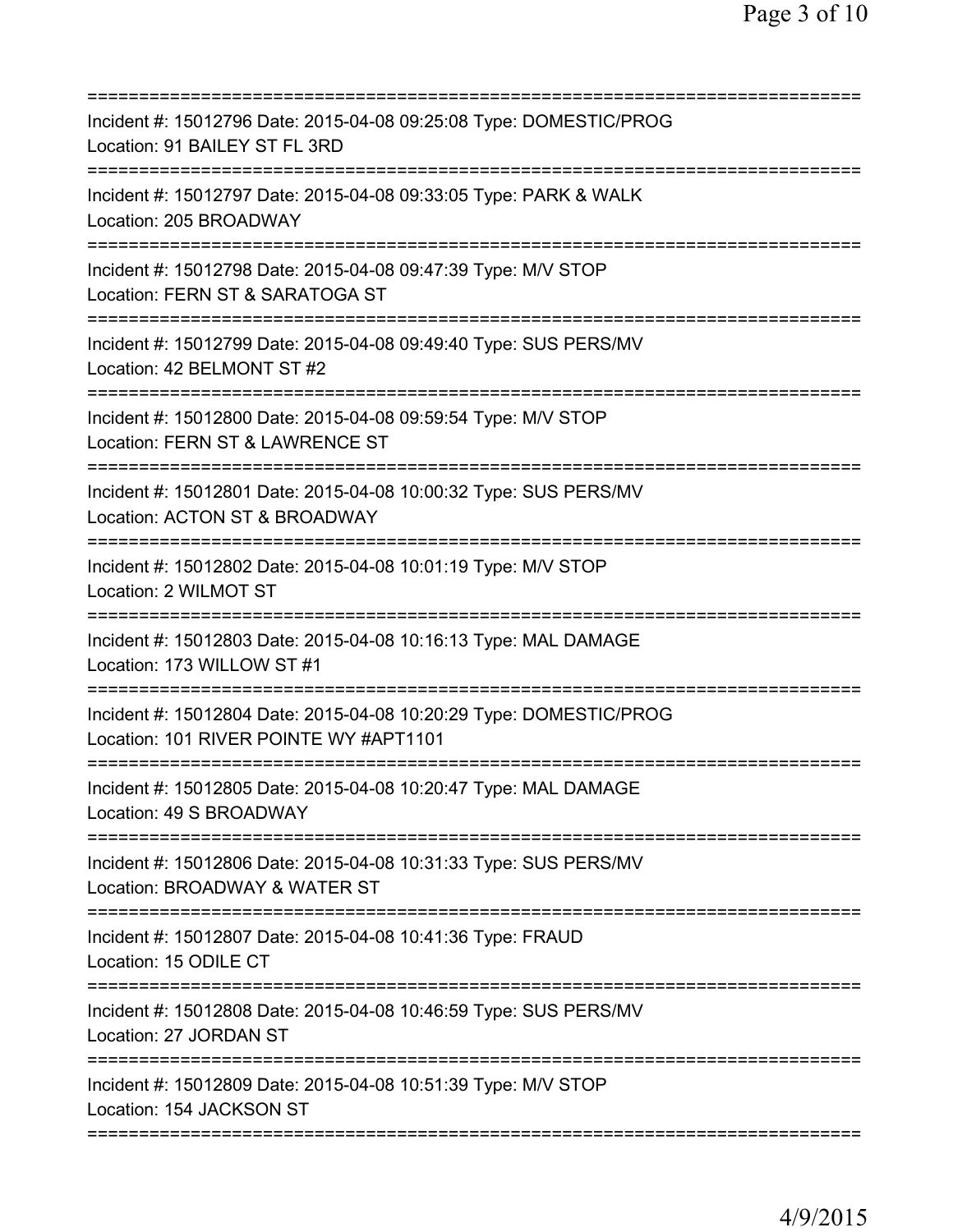| Incident #: 15012810 Date: 2015-04-08 10:54:06 Type: TOW OF M/V<br>Location: 200 COMMON ST                                                  |
|---------------------------------------------------------------------------------------------------------------------------------------------|
| Incident #: 15012811 Date: 2015-04-08 11:00:39 Type: ASSIST FIRE<br>Location: 3 N PARISH RD                                                 |
| Incident #: 15012812 Date: 2015-04-08 11:03:36 Type: INVEST CONT<br>Location: 2 MUSEUM SQ #711                                              |
| ====================<br>Incident #: 15012813 Date: 2015-04-08 11:21:49 Type: DOMESTIC/PAST<br>Location: 4 BERKELEY ST                       |
| Incident #: 15012814 Date: 2015-04-08 11:25:14 Type: ALARM/HOLD<br>Location: 115 E HAVERHILL ST                                             |
| Incident #: 15012815 Date: 2015-04-08 11:34:47 Type: SUS PERS/MV<br>Location: 71 MARKET ST                                                  |
| ====================================<br>Incident #: 15012816 Date: 2015-04-08 12:07:03 Type: SUS PERS/MV<br><b>Location: CENTRAL BRIDGE</b> |
| Incident #: 15012817 Date: 2015-04-08 12:18:43 Type: UNWANTEDGUEST<br>Location: 39 TRENTON ST                                               |
| Incident #: 15012818 Date: 2015-04-08 12:20:32 Type: LARCENY/PAST<br>Location: 364 AMES ST FL 3                                             |
| Incident #: 15012819 Date: 2015-04-08 12:22:12 Type: GENERAL SERV<br>Location: HAVERHILL ST & NEWBURY ST                                    |
| Incident #: 15012820 Date: 2015-04-08 12:28:10 Type: ANIMAL COMPL<br>Location: 7 WINTHROP AV                                                |
| =======================<br>Incident #: 15012821 Date: 2015-04-08 12:28:42 Type: MAL DAMAGE<br>Location: 197 NEWBURY ST                      |
| Incident #: 15012822 Date: 2015-04-08 12:44:03 Type: M/V STOP<br><b>Location: AMESBURY ST</b>                                               |
| Incident #: 15012823 Date: 2015-04-08 13:01:46 Type: INVESTIGATION<br>Location: 277 LAWRENCE ST                                             |
| ==================<br>Incident #: 15012824 Date: 2015-04-08 13:04:40 Type: INVEST CONT                                                      |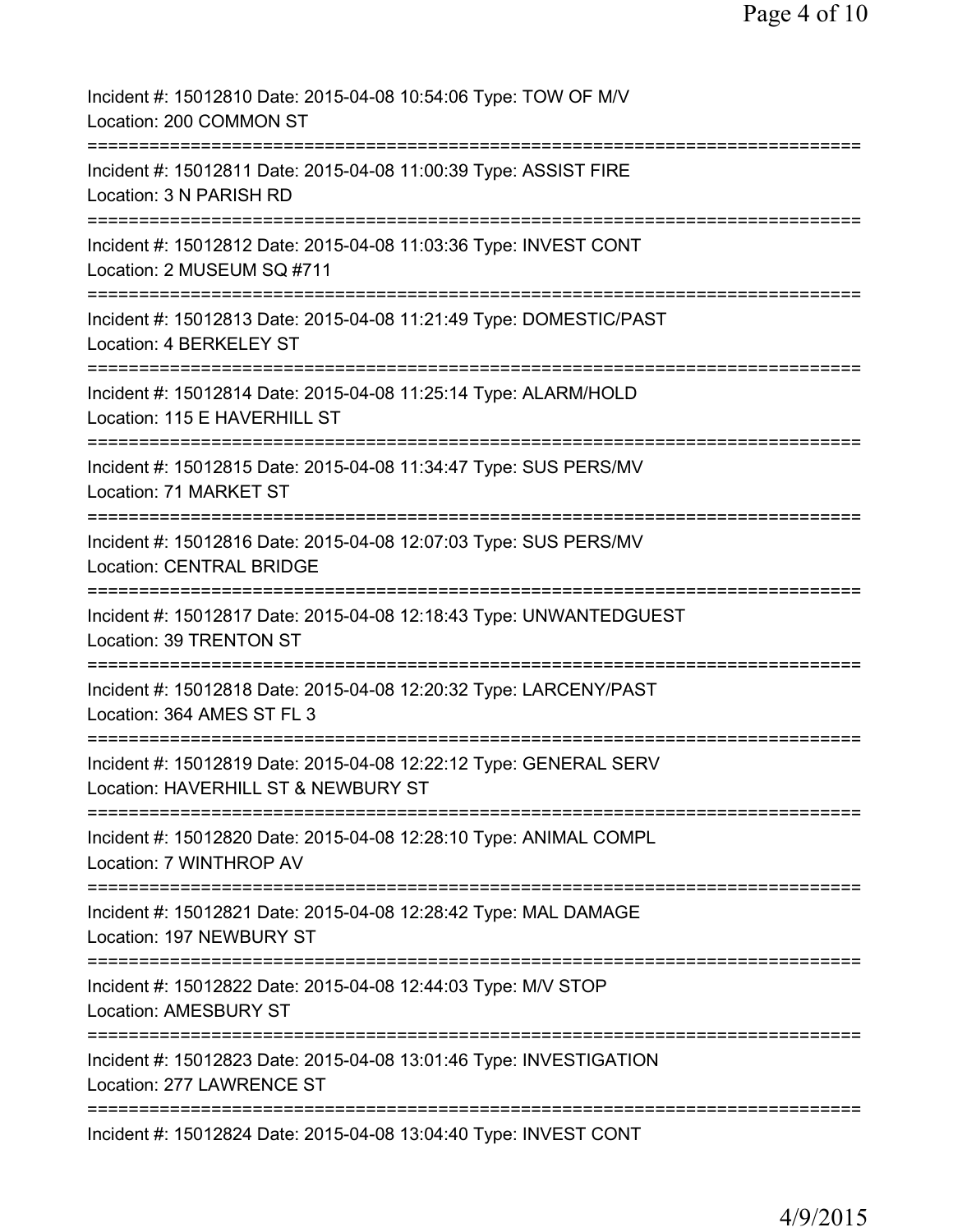Location: ARLINGTON SCHOOL / 150 ARLINGTON ST =========================================================================== Incident #: 15012825 Date: 2015-04-08 13:22:26 Type: DRUG VIO Location: MARSTON ST =========================================================================== Incident #: 15012826 Date: 2015-04-08 13:27:22 Type: AUTO ACC/NO PI Location: 108 ABBOTT ST =========================================================================== Incident #: 15012827 Date: 2015-04-08 13:55:06 Type: AUTO ACC/PED Location: MARKET ST / 700 ESSEX ST =========================================================================== Incident #: 15012828 Date: 2015-04-08 13:57:45 Type: M/V STOP Location: 87 ROWE ST =========================================================================== Incident #: 15012829 Date: 2015-04-08 14:07:54 Type: M/V STOP Location: 93 EVERETT ST =========================================================================== Incident #: 15012830 Date: 2015-04-08 14:16:00 Type: SUICIDE ATTEMPT Location: 68 MT VERNON ST =========================================================================== Incident #: 15012831 Date: 2015-04-08 14:42:36 Type: SUS PERS/MV Location: 8 WILLOW ST =========================================================================== Incident #: 15012832 Date: 2015-04-08 14:44:29 Type: SEARCHWARRANT Location: 205 HIGH ST #1 =========================================================================== Incident #: 15012833 Date: 2015-04-08 15:04:58 Type: GENERAL SERV Location: DANFORTH ST & LENOX CIR =========================================================================== Incident #: 15012834 Date: 2015-04-08 15:07:14 Type: M/V STOP Location: CAMBRIDGE ST & WINTHROP AV =========================================================================== Incident #: 15012835 Date: 2015-04-08 15:14:40 Type: LOST PROPERTY Location: SHOWCASE CINEMA / 141 WINTHROP AV =========================================================================== Incident #: 15012836 Date: 2015-04-08 15:17:16 Type: MEDIC SUPPORT Location: 250 PROSPECT ST #3 =========================================================================== Incident #: 15012837 Date: 2015-04-08 15:26:09 Type: M/V STOP Location: OSGOOD ST & SALEM ST =========================================================================== Incident #: 15012838 Date: 2015-04-08 15:34:41 Type: A&B PAST Location: 222 ESSEX ST #APT 202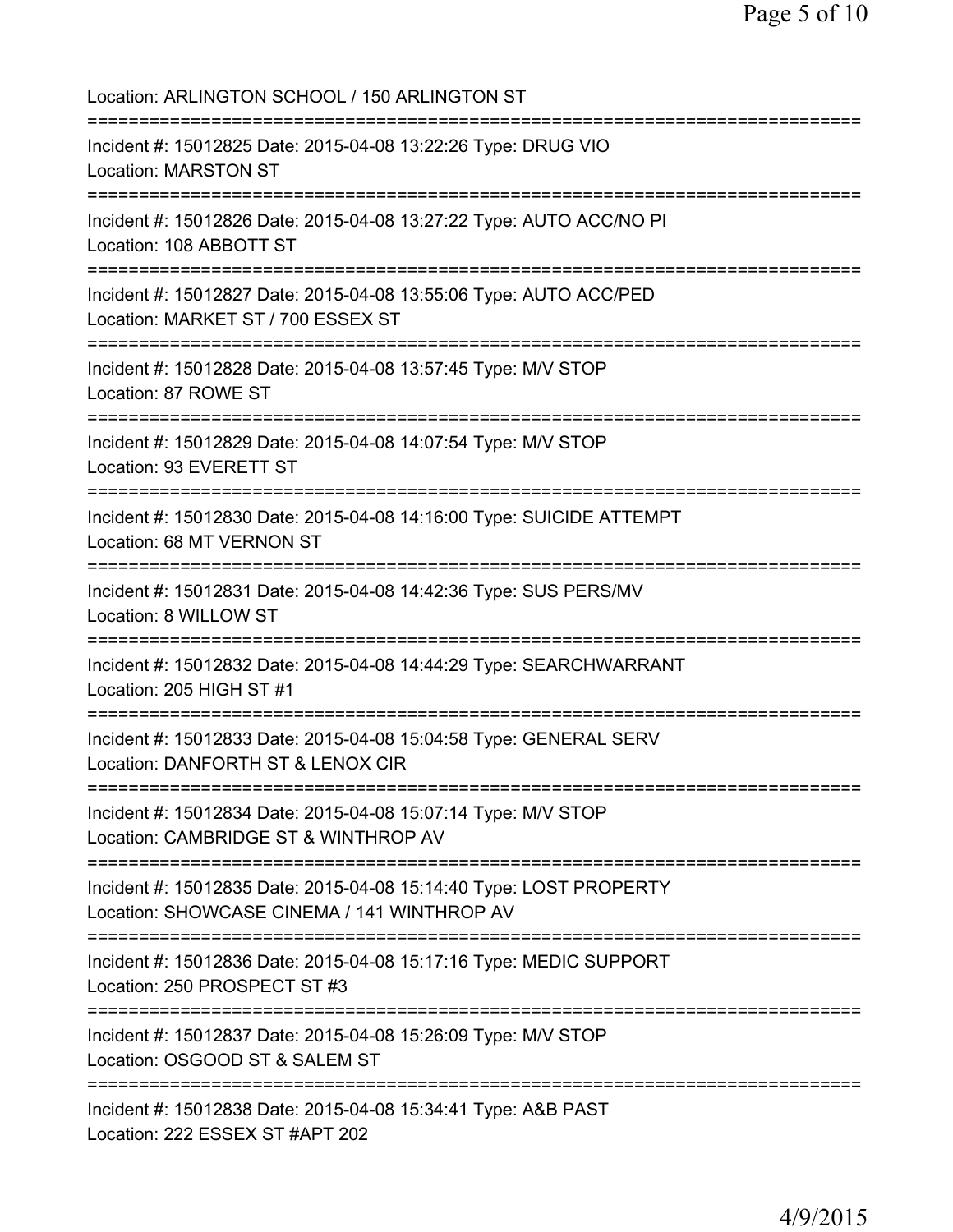| Incident #: 15012839 Date: 2015-04-08 15:45:59 Type: M/V STOP<br>Location: 88 JACKSON ST                                          |
|-----------------------------------------------------------------------------------------------------------------------------------|
| Incident #: 15012840 Date: 2015-04-08 15:57:40 Type: SUS PERS/MV<br>Location: 158 E HAVERHILL ST                                  |
| Incident #: 15012841 Date: 2015-04-08 16:25:19 Type: MV/BLOCKING<br>Location: EXCHANGE ST & MYRTLE ST<br>======================== |
| Incident #: 15012842 Date: 2015-04-08 16:28:23 Type: MEDIC SUPPORT<br>Location: 21 MEDFORD ST                                     |
| Incident #: 15012843 Date: 2015-04-08 16:32:29 Type: 209A/VIOLATION<br>Location: 21 ROYAL ST #2L                                  |
| Incident #: 15012846 Date: 2015-04-08 16:42:08 Type: GENERAL SERV<br>Location: 78 DRACUT ST                                       |
| Incident #: 15012844 Date: 2015-04-08 16:42:25 Type: TOW OF M/V<br>Location: 1 GENERAL ST                                         |
| Incident #: 15012845 Date: 2015-04-08 16:42:43 Type: INVEST CONT<br>Location: 92 BROADWAY                                         |
| Incident #: 15012849 Date: 2015-04-08 16:42:50 Type: A&B PAST<br>Location: BAILEY ST                                              |
| Incident #: 15012847 Date: 2015-04-08 16:46:40 Type: DISTURBANCE<br>Location: 91 FOSTER ST                                        |
| Incident #: 15012848 Date: 2015-04-08 16:48:55 Type: UNWANTEDGUEST<br>Location: 89 ARLINGTON ST                                   |
| Incident #: 15012850 Date: 2015-04-08 17:21:23 Type: ABAND MV<br>Location: CENTRAL BRIDGE / 0 MERRIMACK ST                        |
| Incident #: 15012851 Date: 2015-04-08 17:28:04 Type: KEEP PEACE<br>Location: 277 LAWRENCE ST                                      |
| Incident #: 15012852 Date: 2015-04-08 17:29:12 Type: B&E/PAST<br>Location: 108 E PLEASANT ST FL 1                                 |
|                                                                                                                                   |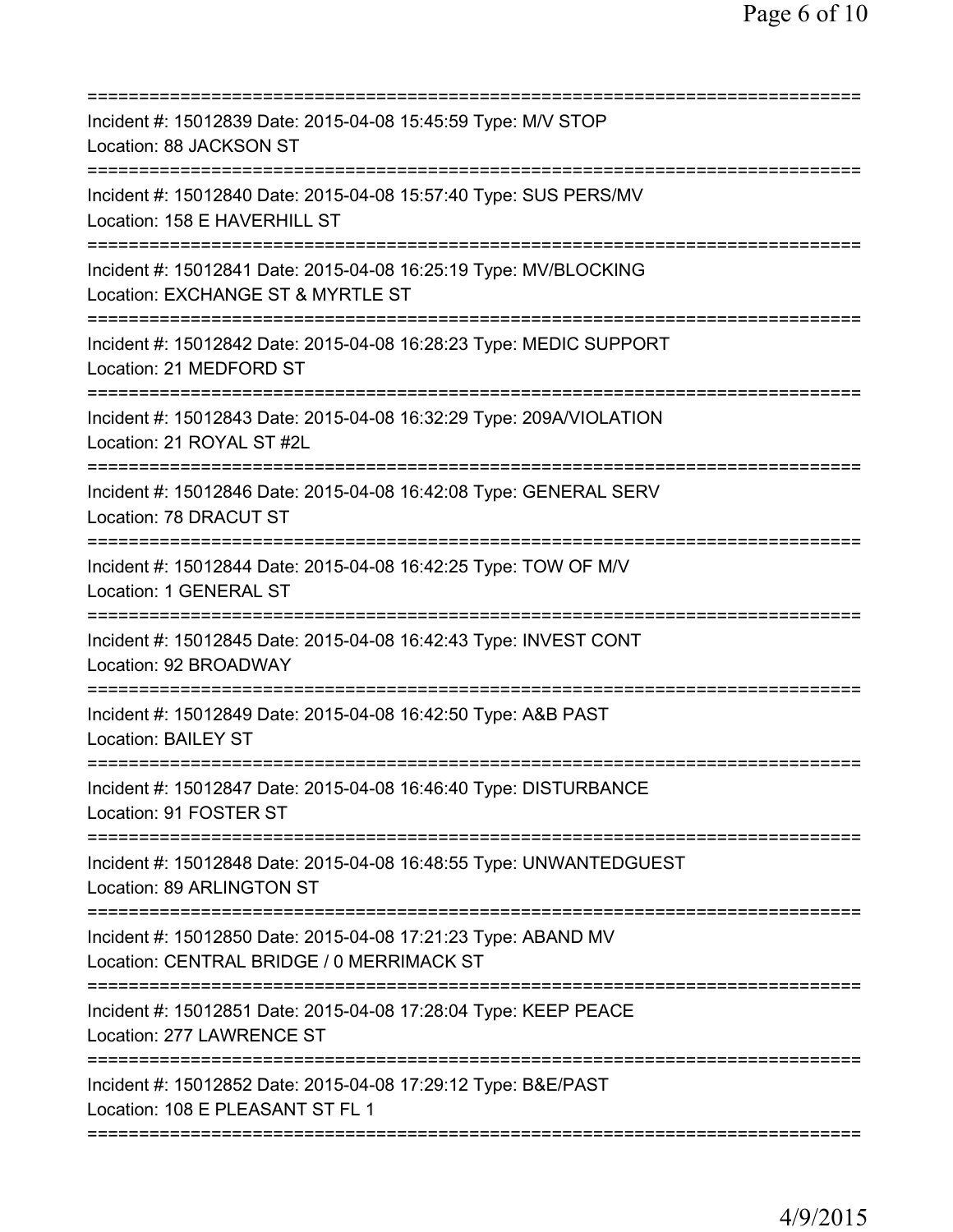| Incident #: 15012853 Date: 2015-04-08 17:31:09 Type: LOCKOUT<br>Location: 22 HOLTON ST #A                                           |
|-------------------------------------------------------------------------------------------------------------------------------------|
| Incident #: 15012854 Date: 2015-04-08 17:37:59 Type: RECOV/STOL/MV<br>Location: 68 GARFIELD ST                                      |
| Incident #: 15012855 Date: 2015-04-08 17:39:28 Type: M/V STOP<br>Location: BROADWAY & HAVERHILL ST                                  |
| Incident #: 15012856 Date: 2015-04-08 17:46:43 Type: 911 HANG UP<br>Location: 83 ALLSTON ST                                         |
| ===============================<br>Incident #: 15012857 Date: 2015-04-08 17:49:39 Type: M/V STOP<br>Location: FERN ST & LAWRENCE ST |
| ========================<br>Incident #: 15012858 Date: 2015-04-08 17:50:32 Type: ASSSIT AMBULANC<br>Location: 80 HAVERHILL ST FL 1  |
| Incident #: 15012859 Date: 2015-04-08 17:56:27 Type: MEDIC SUPPORT<br>Location: 12 METHUEN ST FL 1                                  |
| Incident #: 15012860 Date: 2015-04-08 18:07:43 Type: MAL DAMAGE<br>Location: 39 MANCHESTER ST                                       |
| Incident #: 15012861 Date: 2015-04-08 18:12:37 Type: LARCENY/ATTMEPT<br>Location: 5 MERRIMACK ST                                    |
| Incident #: 15012862 Date: 2015-04-08 18:28:13 Type: UNKNOWN PROB<br>Location: 133 E HAVERHILL ST FL 1                              |
| ==========================<br>Incident #: 15012863 Date: 2015-04-08 18:29:02 Type: M/V STOP<br>Location: 380 S UNION ST             |
| Incident #: 15012864 Date: 2015-04-08 18:34:53 Type: M/V STOP<br>Location: 434 S BROADWAY                                           |
| Incident #: 15012865 Date: 2015-04-08 18:44:47 Type: SUS PERS/MV<br>Location: 248 BROADWAY                                          |
| Incident #: 15012866 Date: 2015-04-08 18:48:55 Type: M/V STOP<br>Location: ANDOVER ST & BEACON ST                                   |
| =============================<br>Incident #: 15012867 Date: 2015-04-08 18:49:36 Type: M/V STOP                                      |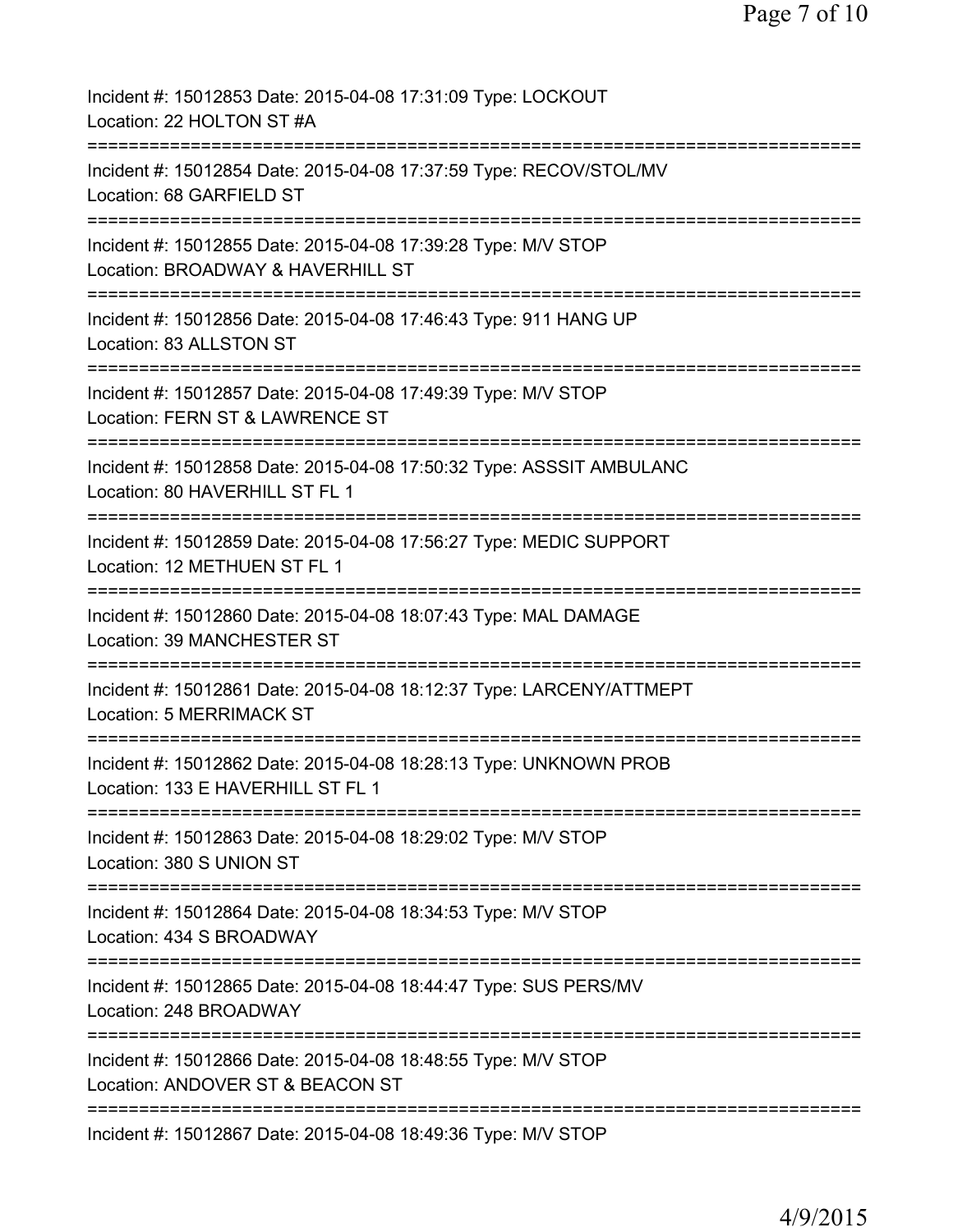| Location: 133 E HAVERHILL ST<br>===============================                                                                          |
|------------------------------------------------------------------------------------------------------------------------------------------|
| Incident #: 15012868 Date: 2015-04-08 18:55:29 Type: M/V STOP<br>Location: 109 WOODLAND ST<br>=====================================      |
| Incident #: 15012869 Date: 2015-04-08 18:58:48 Type: GENERAL SERV<br>Location: 90 LOWELL ST<br>;===============================          |
| Incident #: 15012870 Date: 2015-04-08 19:01:41 Type: WARRANT SERVE<br>Location: LAWRENCE GENERAL HOSPITAL / 1 GENERAL ST                 |
| Incident #: 15012871 Date: 2015-04-08 19:02:07 Type: SUICIDE ATTEMPT<br>Location: 11 LAWRENCE ST #408                                    |
| Incident #: 15012872 Date: 2015-04-08 19:47:47 Type: DISTURBANCE<br>Location: 119 HAVERHILL ST FL 1                                      |
| Incident #: 15012874 Date: 2015-04-08 19:47:52 Type: THREATS<br>Location: 341 JACKSON ST FL 2                                            |
| Incident #: 15012873 Date: 2015-04-08 19:49:04 Type: MAN DOWN<br>Location: TOP DONUT / ANDOVER ST & PARKER ST                            |
| Incident #: 15012875 Date: 2015-04-08 19:52:22 Type: M/V STOP<br>Location: BRADFORD ST & BROADWAY                                        |
| Incident #: 15012876 Date: 2015-04-08 20:07:21 Type: M/V STOP<br>Location: S BROADWAY & SALEM ST<br>==================================== |
| Incident #: 15012877 Date: 2015-04-08 20:13:03 Type: M/V STOP<br>Location: MEDFORD ST & OXFORD ST                                        |
| Incident #: 15012878 Date: 2015-04-08 20:30:13 Type: M/V STOP<br>Location: BROADWAY & LOWELL ST                                          |
| Incident #: 15012879 Date: 2015-04-08 20:43:17 Type: M/V STOP<br>Location: HAVERHILL ST & WEST ST                                        |
| Incident #: 15012880 Date: 2015-04-08 20:43:42 Type: M/V STOP<br>Location: FOSTER ST & SALEM ST                                          |
| Incident #: 15012881 Date: 2015-04-08 20:50:19 Type: M/V STOP<br>Location: S BROADWAY & SOUTH ST                                         |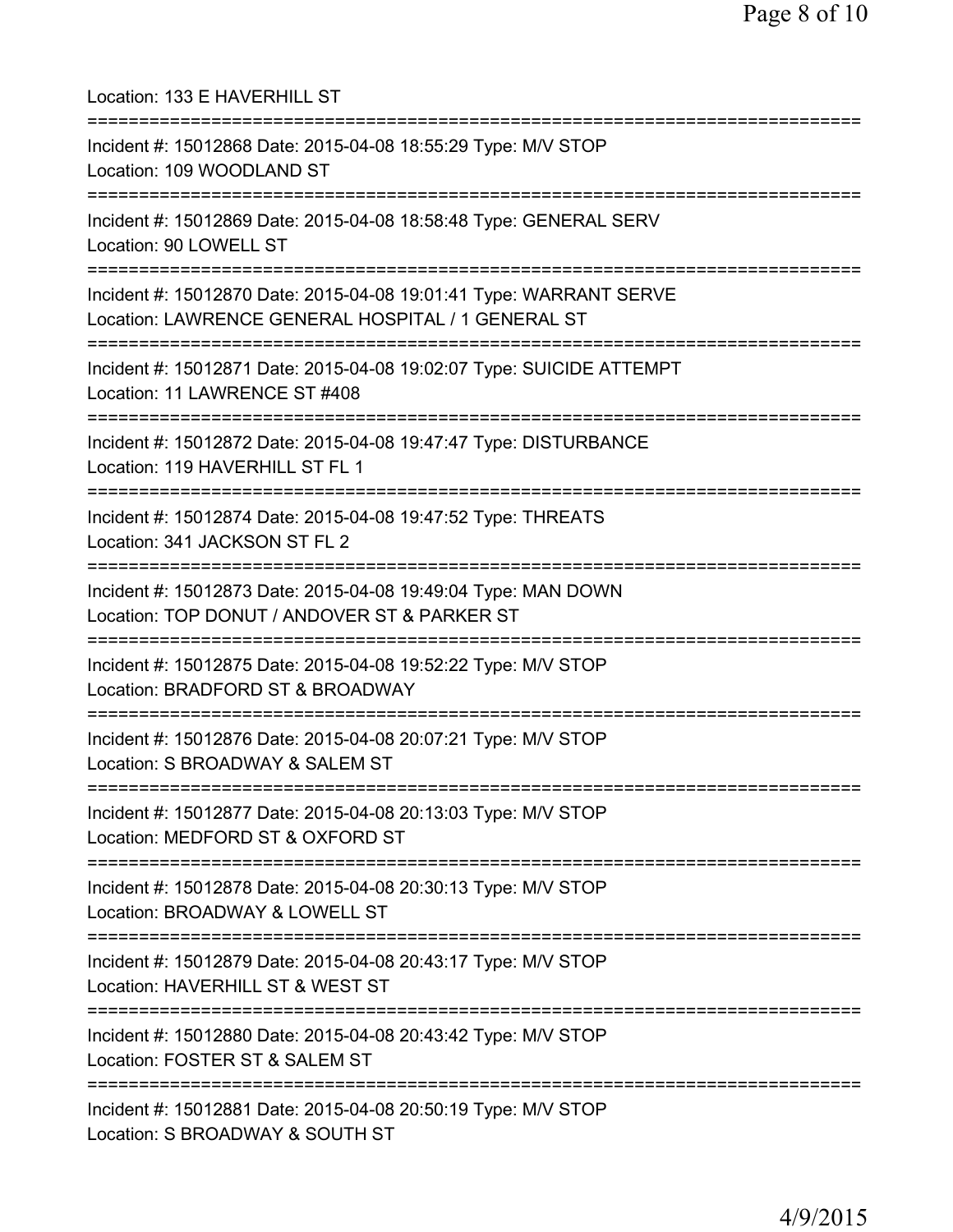| Incident #: 15012882 Date: 2015-04-08 20:50:32 Type: M/V STOP<br>Location: S UNION ST                                       |
|-----------------------------------------------------------------------------------------------------------------------------|
| Incident #: 15012883 Date: 2015-04-08 20:52:35 Type: M/V STOP<br>Location: ANDOVER ST & S UNION ST                          |
| Incident #: 15012884 Date: 2015-04-08 21:00:54 Type: M/V STOP<br>Location: S BROADWAY & WEARE ST<br>======================= |
| Incident #: 15012885 Date: 2015-04-08 21:09:48 Type: NOISE ORD<br>Location: 8 SAUNDERS ST FL 2                              |
| Incident #: 15012886 Date: 2015-04-08 21:11:18 Type: UNWANTEDGUEST<br>Location: 379 HAVERHILL ST #3                         |
| Incident #: 15012887 Date: 2015-04-08 21:11:49 Type: M/V STOP<br>Location: 90 LOWELL ST                                     |
| Incident #: 15012888 Date: 2015-04-08 21:20:27 Type: M/V STOP<br>Location: MARKET ST & PARKER ST                            |
| Incident #: 15012889 Date: 2015-04-08 21:27:21 Type: DOMESTIC/PROG<br>Location: 355 BROADWAY FL 3                           |
| Incident #: 15012890 Date: 2015-04-08 21:30:49 Type: M/V STOP<br>Location: BROADWAY & COMMON ST                             |
| Incident #: 15012891 Date: 2015-04-08 21:33:29 Type: M/V STOP<br>Location: 13 FALMOUTH ST                                   |
| Incident #: 15012892 Date: 2015-04-08 21:36:57 Type: WARRANT SERVE<br>Location: 18 FRANKLIN ST                              |
| Incident #: 15012893 Date: 2015-04-08 21:52:36 Type: SUS PERS/MV<br>Location: DIAMOND MUSIC / 125 ESSEX ST                  |
| Incident #: 15012894 Date: 2015-04-08 22:11:18 Type: INVESTIGATION<br>Location: 90 LOWELL ST                                |
| Incident #: 15012895 Date: 2015-04-08 22:28:28 Type: M/V STOP<br>Location: SOUTH LAWRENCE EAST SCHOOL / 165 CRAWFORD ST     |
|                                                                                                                             |